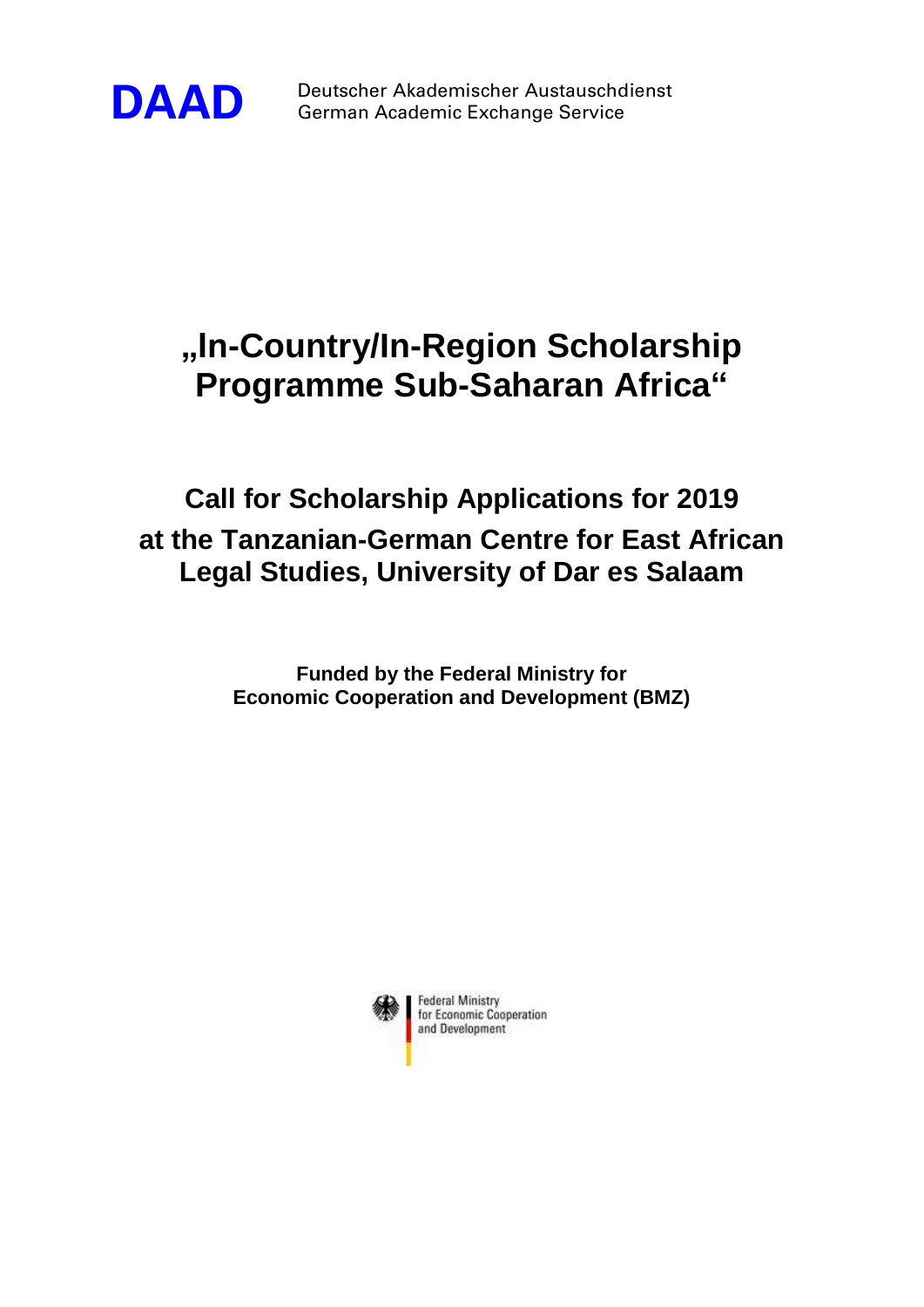

| Programme<br><b>Objectives</b>            | DAAD (German Academic Exchange Service), as a publicly funded, selfgoverning<br>organisation of the institutions of higher education in Germany, promotes<br>international academic exchange as well as educational co-operation with<br>developing countries through a variety of funding and scholarship programmes.<br>As part of the "In-Country/In-Region Scholarship Programme" DAAD offers<br>scholarships for Master studies. The programme is funded by the German Federal<br>Ministry of Economic Cooperation and Development (BMZ) and aims at university<br>staff in the first line, without neglecting the public sector demand of academically<br>trained personnel.                                                                                                                                                                                                               |
|-------------------------------------------|--------------------------------------------------------------------------------------------------------------------------------------------------------------------------------------------------------------------------------------------------------------------------------------------------------------------------------------------------------------------------------------------------------------------------------------------------------------------------------------------------------------------------------------------------------------------------------------------------------------------------------------------------------------------------------------------------------------------------------------------------------------------------------------------------------------------------------------------------------------------------------------------------|
|                                           | The target group for scholarships are graduates and postgraduates from Sub-<br>Sahara Africa with a first academic degree if applying for a Master's programme,<br>or with a Master's degree if applying for a doctoral programme who want to pursue<br>Master's or PhD courses in their home country (so called In-Country<br>scholarships) or in another Sub-Sahara African country (so called In-Region<br>scholarships).                                                                                                                                                                                                                                                                                                                                                                                                                                                                     |
|                                           | It has been agreed upon that DAAD cooperates with Tanzanian-German Centre<br>for East African Legal Studies by offering up to 2 In-Country scholarships and<br>up to 3 In-Region scholarships for Master studies at Tanzanian-German<br>Centre for East African Legal Studies for the intake 2019.                                                                                                                                                                                                                                                                                                                                                                                                                                                                                                                                                                                               |
|                                           | The awarding of scholarships will be subject to the provision of funds.                                                                                                                                                                                                                                                                                                                                                                                                                                                                                                                                                                                                                                                                                                                                                                                                                          |
| <b>Application</b><br><b>requirements</b> | Applicants<br>have successfully completed generally a three-year university degree<br>(Master candidates) or a two-year university degree (doctoral candidates)<br>with above average results (upper forth of class)<br>clearly show motivation and strong commitment<br>٠<br>have thorough knowledge of the language of instruction<br>$\bullet$<br>have completed their last university degree not more than 6 years ago at<br>$\bullet$<br>the time of application<br>must be nationals or permanent resident of a Sub-Sahara African country<br>٠<br>should generally be a) staff member of a public university, b) candidate<br>$\bullet$<br>considered for teaching or research staff recruitment, c) from the public<br>sector or d) DAFI-Alumni<br>Female applicants and candidates from less privileged regions or groups are<br>especially encouraged to participate in the programme. |
| <b>Eligible fields</b>                    | The In-Country/In-Region Scholarship Programme supports studies in subject<br>areas with strong relevance to national development.<br>The scholarships at Tanzanian-German Centre for East African Legal Studies are<br>available in the following fields:<br><b>Master of Law</b>                                                                                                                                                                                                                                                                                                                                                                                                                                                                                                                                                                                                               |

**Place of tenure Constructed University of Dar es Salaam, Tanzania**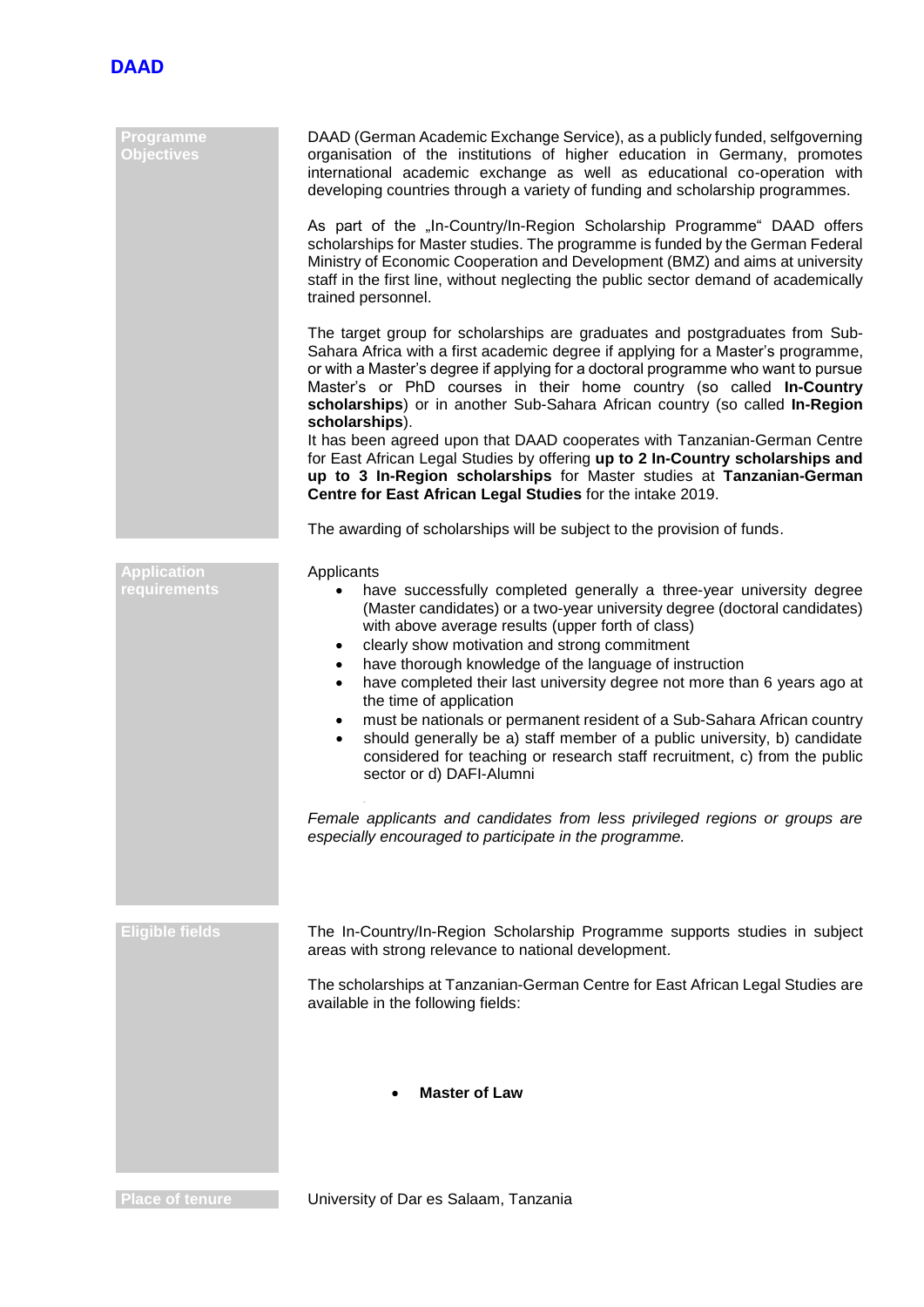

**Duration and Commencement**

**Applicaion and** 

## The duration

• of the Master programme is one year

# generally **starting in October.**

# **The application process contains two steps.**

#### First step:

Applicants must apply for their studies at Tanzanian-German Centre for East African Legal Studies using the contacts and the method that is prescribed by the institution. Tanzanian-German Centre for East African Legal Studies has set its own deadlines.

Tanzanian-German Centre for East African Legal Studies will screen, pre-select (according to DAAD selection criteria) and short-list the applicants. A detailed report consisting of the shortlisting procedure, the entire list of applicants, the ranked shortlist and the shortlisting panel members will also be availed to DAAD. The ranked shortlist will contain preferably triple (at least double) the number of scholarships that have been attributed to the institution.

DAAD reserves the right of final selection.

## Second step:

Pre-selected candidates are asked to log into the DAAD portal and register themselves and submit an DAAD application.

- 1. Register online via the DAAD-Portal (if not already registered): [https://portal.daad.de](https://portal.daad.de/)
- 2. Apply online via the DAAD-Portal under the tab "Personal Funding"/ "Application"

Documents to be submitted:

- DAAD application form duly filled (available in the DAAD-Portal)
- Hand signed curriculum vitae (please use the european specimen form at http://europass.cedefop. Europa.eu), including a list of publications (if applicable).
- Recommendation letter by university teachers (Master 1, PhD 2)
- Letter of admission for the host university / institution / network
- Certified copies of university degree certificates including transcripts
- Letter of motivation (if applicable: mentioning the planned research stay in Germany, see "Additional benefits")
- Copy of the passport

**Closing date for the submission of DAAD scholarship applications is 31.03.2019**